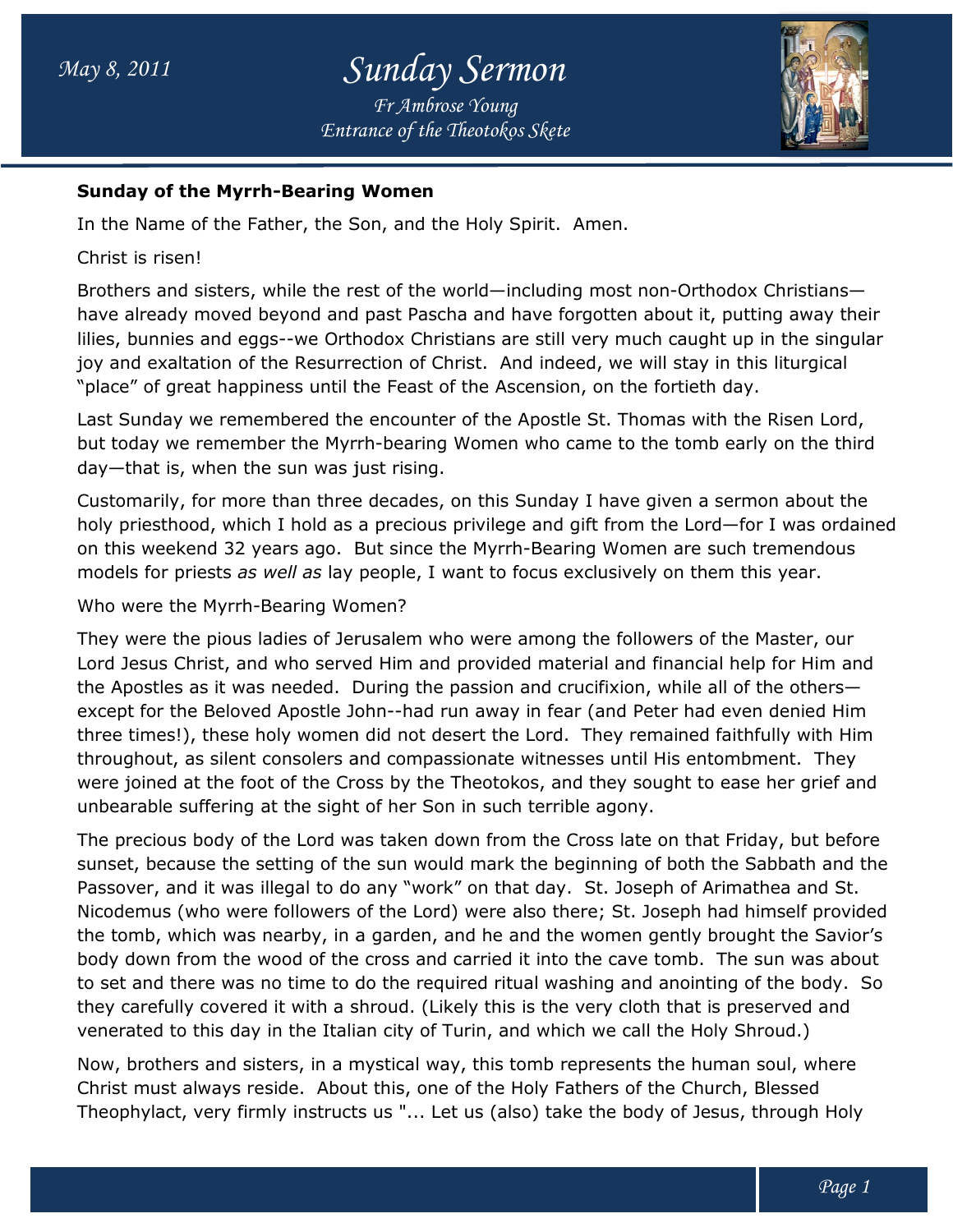# May 8, 2011 Sunday Sermon

Entrance of the Theotokos Skete Fr Ambrose Young



Communion, and place It in a tomb hewn out of a rock, that is, place It within a soul which always remembers God and does not forget Him. And let that soul be hewn from a rock, that always remembers God and does not forget Him. And let that soul be hewn from a r<br>is, from Christ Who is the Rock on which we are established" (Blessed Theophylact, Commentary on Mark 15:42-47). By the way, it's very interesting to note that the Greek Commentary on Mark 15:42-47). By the way, it's very interesting to note that the Greek<br>word for 'tomb' is derived from the word "mneme" which means "memory". Therefore we must not make the mistake of just believing in Christ and yet not working to build a proper place for Him in our soul. word for 'tomb' is derived from the word "mneme" which means "memory". Therefore we<br>must not make the mistake of just believing in Christ and yet not working to build a proper<br>place for Him in our soul.<br>But the washing and

that was a High Holy Day, so very early in the morning of the following day, Sunday, these brave and loving women approached the tomb carrying myrrh and linen for the necessary work they had to complete. Here we must note that myrrh was very costly and used only in the anointing of kings and other great and high personages—further, we are told that they brought a large amount of this costly myrrh. This demonstrates the conviction Christ's followers had that He was indeed a *king*, as well as Savior and Redeemer. A poor man, such the anointing of kings and other great and high personages—further, we are told that they<br>brought a large amount of this costly myrrh. This demonstrates the conviction Christ's<br>followers had that He was indeed a *king*, as would not have been the object of such an expensive burial. So, they came, showing great faith and courage, for they knew they would not be able to roll back the stone sealing the entrance to the tomb; in addition, they knew that the tomb was guarded by soldiers who would probably try to prevent them from entering. as He was regarded by the Romans and the unbelieving Jews<br>ect of such an expensive burial. So, they came, showing great<br>new they would not be able to roll back the stone sealing the<br>ition, they knew that the tomb was guard

We can only imagine their shock when they arrived and discovered that the stone had already been rolled away and the soldiers were gone. The Gospel of Mark tells us that they were We can only imagine their shock when they arrived and discovered that the stone had alread<sup>.</sup><br>been rolled away and the soldiers were gone. The Gospel of Mark tells us that they were<br>actually "afraid", for they did not imme actually "afraid", for they did not immediately understand what had happened. It was rea<br>too much for them to bear all at once, for they had really expected to find the *lifeless* but precious and holy body of their Lord in the tomb. But then, the Lord rewarded them for all their love and devoted care, for these Myrrh-bearers were among the first witnesses to the Resurrection of Christ, having found the tomb empty and hearing from the angel the overwhelming and actually stupefying news that "*He is risen!"* 

Among these holy women was Mary Magdalene, who, as we know from the Gospel account, Among these holy women was Mary Magdalene, who, as we know from the Gospel account,<br>actually meets and worships the risen Jesus Christ and then ran to tell the good tidings to the Apostles, who were still in hiding.

(By the way, as an important aside, it is critical to know that the Mary Magdalene presented in Western Christianity as a reformed harlot is not historically accurate nor does it even conform to the Gospel account. There was indeed a reformed harlot, but the Mary who was among the Myrrh-bearing Women at the tomb was a wealthy woman from Magdala, who had been able to provide for much of the financial needs of the Lord and His disciples. She went on to become an important missionary and evangelist, for which reason the Orthodox Church has given her an important missionary and evangelist, for which reason the Orthodox Church has given her<br>the title, "Equal to the Apostles"! She is also the originator of "Easter eggs"—but that is a story for another time.) to the Gospel account. There was indeed a reformed harlot, but the Mary who was among the<br>Myrrh-bearing Women at the tomb was a wealthy woman from Magdala, who had been able to<br>provide for much of the financial needs of th bearers were among the first witnesses to the<br>b empty and hearing from the angel the<br>that "<u>He is risen!</u>"<br>ene, who, as we know from the Gospel account,<br>Christ and then ran to tell the good tidings to the<br>cal to know that